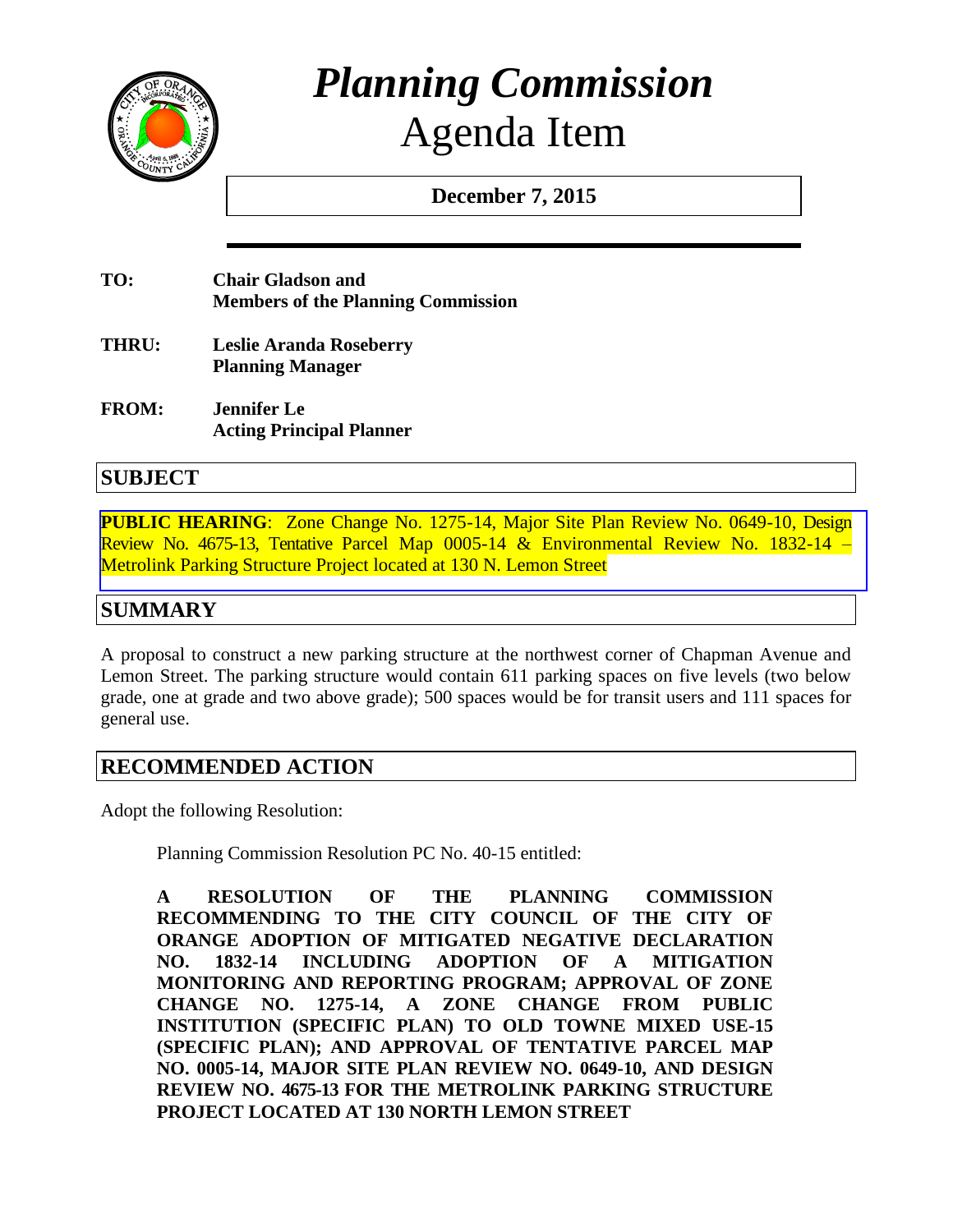# **AUTHORIZATION/GUIDELINES**

Orange Municipal Code (OMC) Sections 17.08.020 B.2.b.i and v. authorize the Planning Commission to review and make a recommendation to the City Council on applications for Zone Changes and environmental documentation as described in the City's environmental review guidelines. Further, OMC Sections 17.08.020 B.2.a.iii and iv. authorize the Planning Commission to hear and decide on applications for Major Site Plan Review and Design Review. OMC Section 16.12.050 authorizes the Planning Commission to make a recommendation to the City Council on a Tentative Parcel Map. Footnote (b) of Table 17.08.020 - Reviewing Bodies of the OMC states that when more than one type of application is filed for a single project, the application requiring the highest level of approval shall dictate the review process for the entire group of applications. Therefore, the Planning Commission is acting as a recommending body to the City Council on all of the applications for the subject project.

# **PUBLIC NOTICE**

On November 25, 2015, the City sent a Public Hearing Notice to over 1,000 property owners and tenants within a 500-foot radius of the project site, as well as persons specifically requesting notice and persons who were previously noticed of project design workshops. A notice was also published in the Orange County Register on November 25, 2015. Notice was also posted on the project site.

# **PROJECT BACKGROUND**

The Orange County Transportation Authority (OCTA) is working to expand Metrolink service in Orange County. At full roll out of the Metrolink service expansion, OCTA projects that the Orange station will need 900 parking spaces. The station currently has 375 spaces. In early 2009, the City and OCTA entered into a cooperative agreement and began to plan for a new parking structure to serve the Orange Transportation Center (OTC).

In November 2009, the Orange City Council identified a preferred design option which involved construction of two parking structures: one on the West Chapman Parking Lot (located immediately west of the railroad tracks between Chapman Avenue and Palm Avenue) and the Lemon Street Parking Lot (located at the northwest corner of Chapman Avenue and Lemon Street). After additional investigation, the parking structure on the West Chapman Lot was found to be infeasible and efforts refocused on the Lemon Street location.

In 2010 and 2011, a number of design concepts were presented at community outreach meetings and vetted through the City Council. Outreach meetings were held on December 13, 2010, October 4, 2011, and November 10, 2011 with local residents, business owners, and local preservation groups such as the Old Towne Preservation Association (OTPA), the Orange Barrio Historical Society, and the Plaza Design Collaborative. Feedback was generally positive. Design-related comments were made on the structure height, rooftop lightpoles/light spill, the brick exterior treatment, and the proportion of the brick columns and lintels compared to other historic commercial buildings in the area.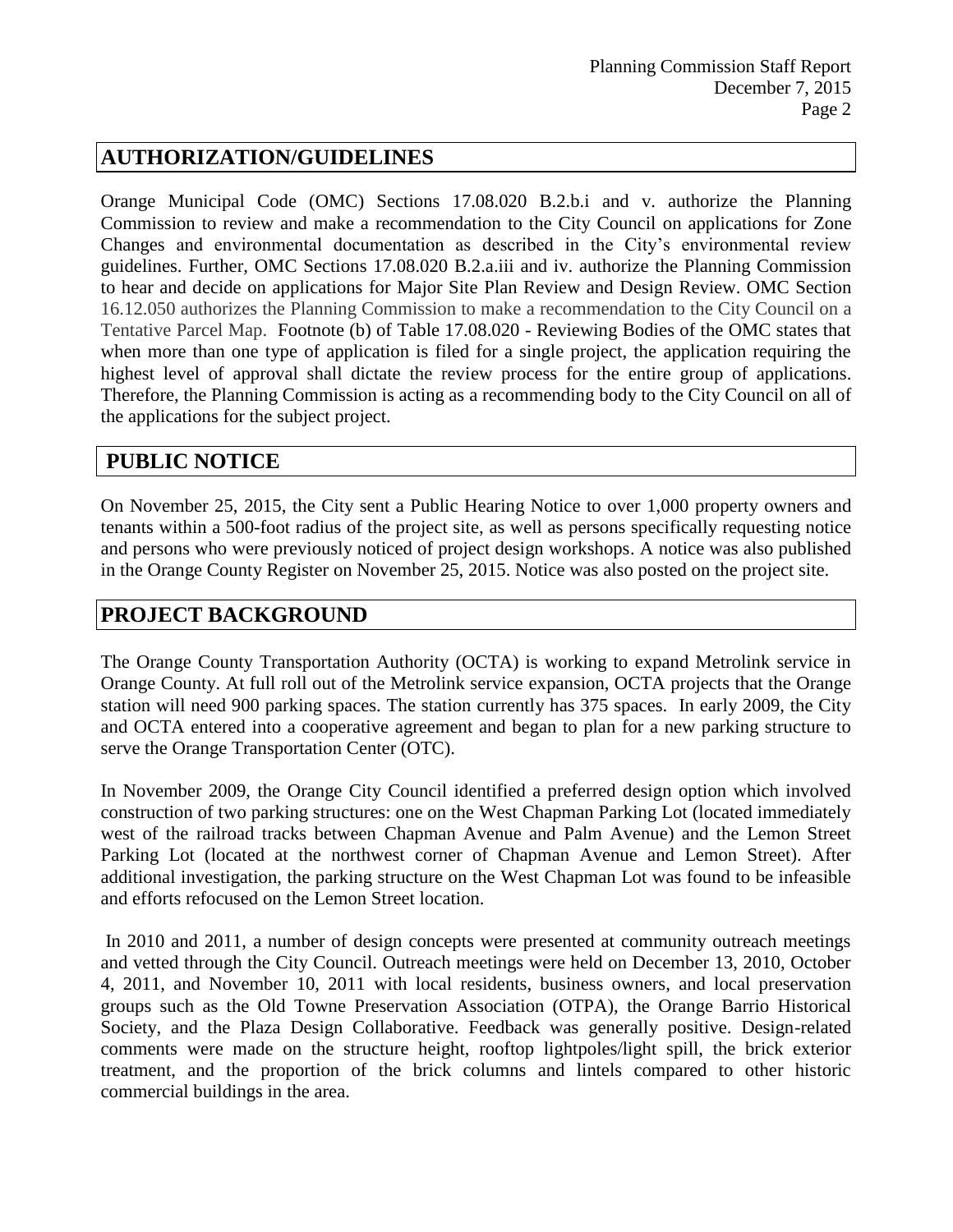In 2012, the project was delayed for 18 months due to funding complications related to the dissolution of the Orange Redevelopment Agency. In 2013, project funding issues were resolved with the State, and work on the project began again.

The project was reviewed by the DRC on March 20, 2013 for preliminary review. At the time the project consisted of the parking structure and the development of two commercial buildings and a paseo south of the parking structure. Since then, the two previously-proposed commercial buildings were eliminated from the project so that the project now focuses exclusively on the parking structure and its construction staging area. Development of commercial uses and a paseo on the remaining portions of the Lemon Street lot may occur at a later date as a separate and independent project.

In addition, since the 2013 DRC review, the project design was refined to address DRC and community comments. For example, the photovoltaic panels were redesigned to be flush-mounted on the top deck and located below the parapet wall to minimize its visibility. The height of the light poles on the top deck were reduced to 14 feet tall (the shortest possible pole height that could maintain minimum security light levels on the top deck). The elevations and brick treatment were also further refined.

Schematic design plans were finalized in late 2014 and CEQA and NEPA compliance documents and technical studies were prepared. A Mitigated Negative Declaration was released for public review on June 10, 2015. A Town Hall Meeting was held on July 8, 2015. The CEQA public comment period ended on July 15, 2015. The project has now moved forward to public hearings. The project is a City-sponsored construction effort. As such, the City Council has final decisionmaking authority over project approval and funding decisions.

### **SITE SUMMARY**

| Applicant:                    | City of Orange                                                                                                                                                                                     |
|-------------------------------|----------------------------------------------------------------------------------------------------------------------------------------------------------------------------------------------------|
| Property Owner:               | City of Orange                                                                                                                                                                                     |
| <b>Property Location:</b>     | 130 N. Lemon Street                                                                                                                                                                                |
| <b>Existing General Plan</b>  |                                                                                                                                                                                                    |
| Land Use Element designation: | Old Towne Mixed Use (OTMU), 6-15 du/acre                                                                                                                                                           |
| <b>Existing Zoning</b>        | Split-zoned.                                                                                                                                                                                       |
| Classification:               | Public Institution (Specific Plan), PI (SP), and Old Towne                                                                                                                                         |
|                               | Mixed Use -15 (Specific Plan), OTMU-15 (SP)                                                                                                                                                        |
| Old Towne:                    | Yes                                                                                                                                                                                                |
| Specific Plan/PC:             | Yes (Santa Fe Depot Specific Plan/ Southwest Design                                                                                                                                                |
|                               | Standards)                                                                                                                                                                                         |
| Site Size:                    | $1.73$ acres                                                                                                                                                                                       |
| Circulation:                  | Vehicle access to the parking structure would be provided via                                                                                                                                      |
|                               | new driveways on Lemon Street and Maple Avenue.                                                                                                                                                    |
| <i>Existing conditions:</i>   | The site is 1.73 acres and is currently used as a 172-space public<br>surface parking lot. The site is paved with striped parking<br>spaces, planters, landscaping, lighting and perimeter fencing |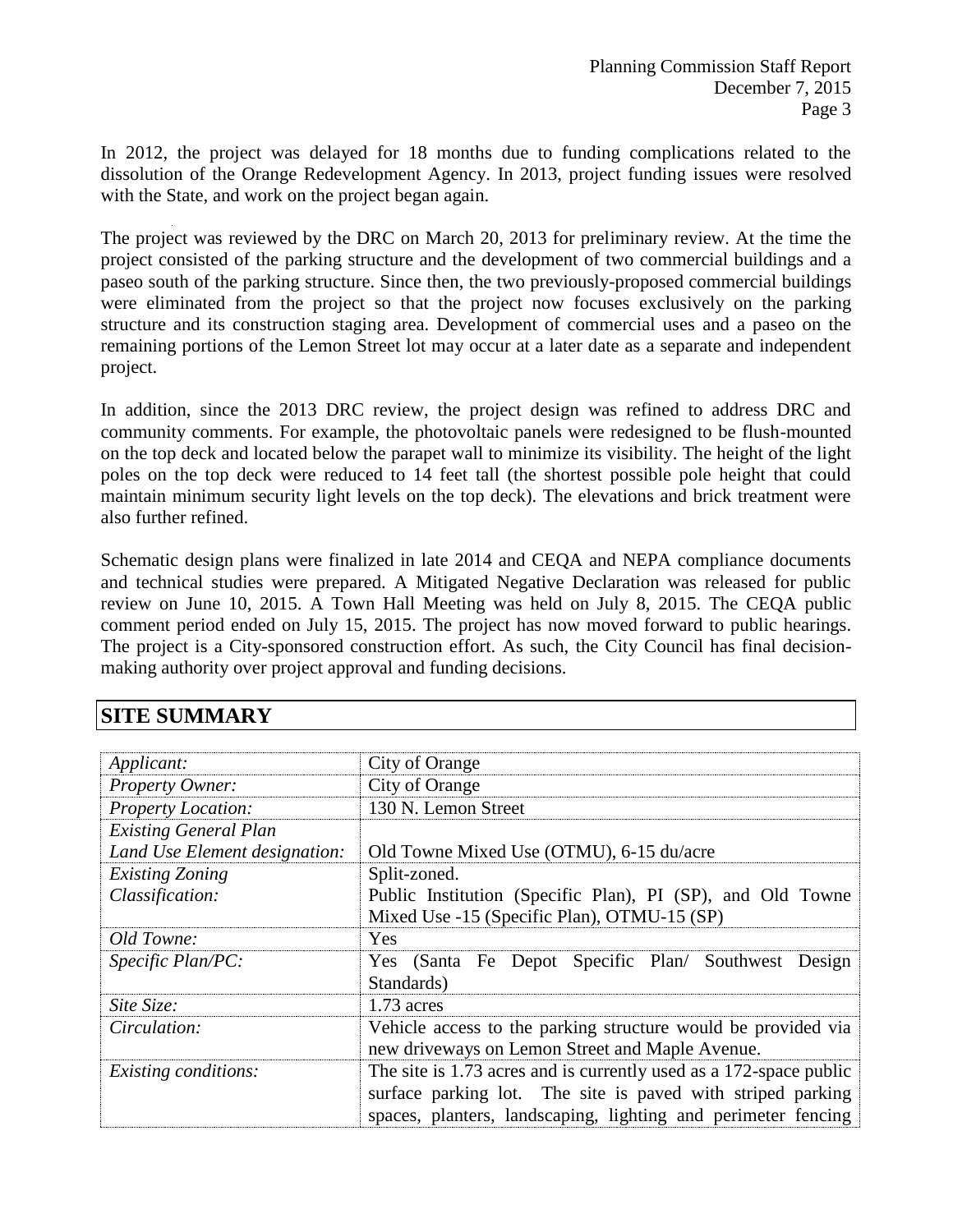|                                               | and walls. Access is via two driveways on Lemon Street. The<br>site is located within the City's National Register-listed and<br>locally designated Old Towne Orange Historic Districts.                                                                                                                                                                                                                                                                                                                                                                                                                                                                                                                                                                                                                                            |
|-----------------------------------------------|-------------------------------------------------------------------------------------------------------------------------------------------------------------------------------------------------------------------------------------------------------------------------------------------------------------------------------------------------------------------------------------------------------------------------------------------------------------------------------------------------------------------------------------------------------------------------------------------------------------------------------------------------------------------------------------------------------------------------------------------------------------------------------------------------------------------------------------|
| Surrounding land uses<br>and Zoning:          | The project site is located in a transitional area of the City<br>which contains a mix of residential, commercial, industrial and<br>institutional uses. The site is bordered to the north by Maple<br>Avenue and Chapman University's Dodge Film School, which<br>is zoned PI (SP). Single family residential and commercial uses<br>on Lemon Street are located to the east and are zoned OTMU-<br>15 (SP). Chapman Avenue and commercial uses to the south are<br>zoned OTMU-24 (SP). Single family residential, commercial,<br>and industrial uses on Cypress Street to the west are zoned<br>OTMU-15 (SP). The surrounding area contains a mix of<br>contributing and non-contributing structures. The Orange<br>Transportation Center including the Santa Fe Depot and railroad<br>tracks are located two blocks to the west. |
| Previous<br><b>Applications/Entitlements:</b> | None.                                                                                                                                                                                                                                                                                                                                                                                                                                                                                                                                                                                                                                                                                                                                                                                                                               |

# **PROJECT DESCRIPTION**

The project site is 1.73 acres in size and is comprised of the proposed parking structure site (1.23 acres) and the adjacent construction staging area (0.5 acres) to the south. Refer to the Project Location Map included as Attachment 2 to this report. The project would involve the removal of the existing 172-space public surface parking lot and construction of a five-level parking structure, with two subterranean levels, one at-grade level, and two above-grade levels on the 1.23-acre portion of the project site. The parking structure would provide 611 parking spaces, with 500 dedicated for transit users (Metrolink) and 111 spaces for general use. Access would be provided via two driveways, one on Lemon Street and one on Maple Avenue.

The structure height would be up to 28 feet. The structure would be clad with a brick veneer exterior wall finish to be compatible with the historic masonry commercial and industrial buildings in the surrounding area. The structure openings would be squared off with metal mullions to echo the style of window openings found on many commercial buildings in the Old Towne area. Brick pilasters with a precast concrete base would be incorporated on all four structure elevations. A precast concrete band is proposed at the top of the parapet. Brick soldier courses at the top of the structure openings are also incorporated into the facade to add visual interest. Parking structure access points would be accented with metal canopies. Two elevator towers are proposed at the north and south ends of the structure (up to 40 feet in height) and would be finished with glass panels to allow for visibility and security. Flush-mounted photovoltaic panels are proposed on the top deck of the parking structure to generate power for the structure. The panels would be flushmounted on top of the two elevator towers and on the parking structure's top deck located on a ramp cover that is positioned below the top of the parapet. Lighting would also be installed on the top deck for security purposes, using a combination of 14-foot light poles and wall-mounted lights.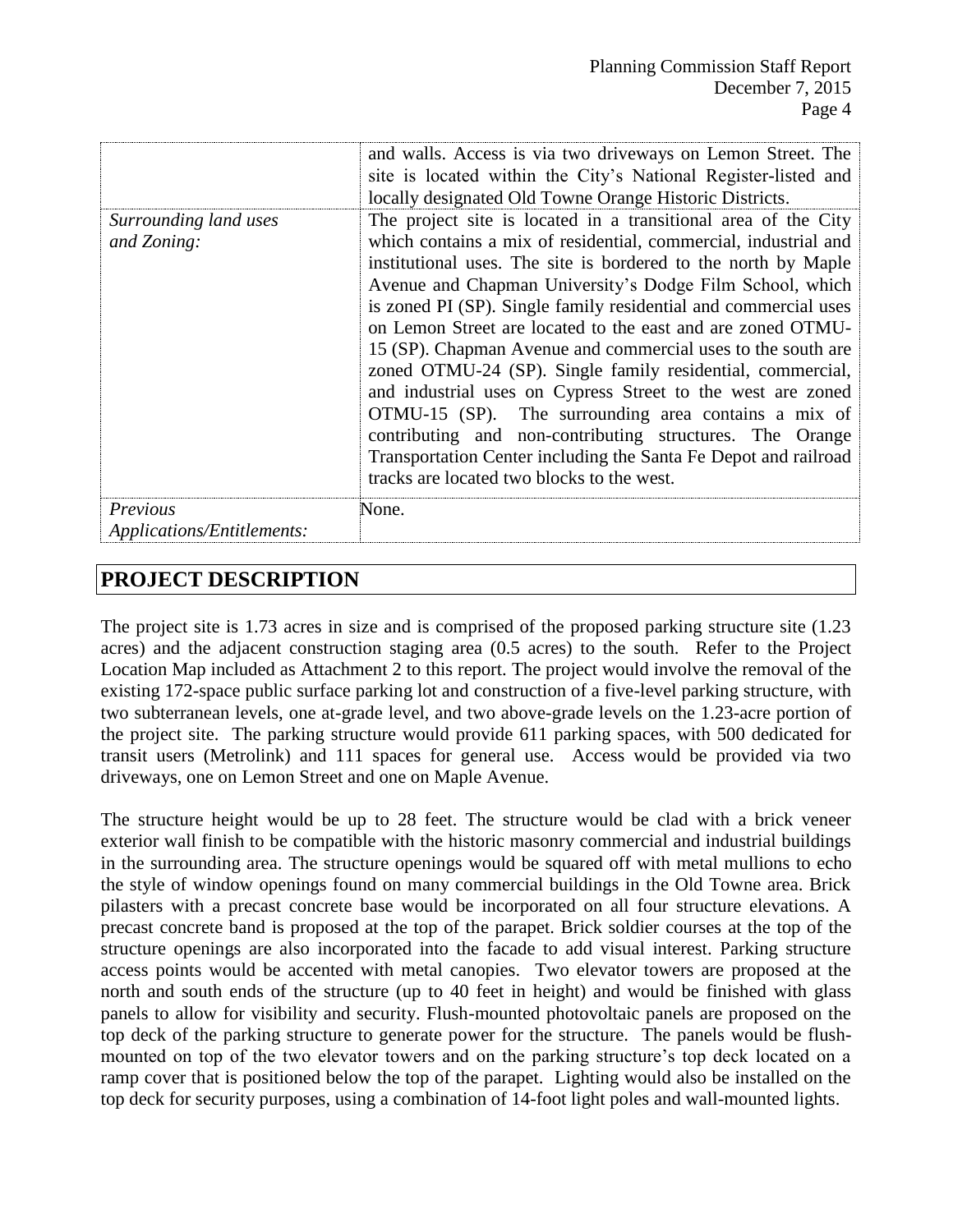Historically-referenced public art is envisioned along the east elevation of the parking structure and down-lit with historically referenced gooseneck lighting. However, due to project funding considerations, the public art may be designed and installed as a separate future effort from parking structure construction.

An equipment/storage area with a metal door is proposed on the northwest side of the parking structure off of Maple Avenue and will house a Southern California Edison transformer. The enclosure will either reuse the existing block wall at the western property line (if the condition of the existing wall allow for its reuse), or the City will demolish the existing block wall and construct a new enclosure wall at the same height as the existing wall.

A bicycle plaza that would accommodate City bike lockers and bike racks would be included in the project along Maple Avenue immediately west of the parking structure. The bike plaza includes paving, landscaping, lighting, a canopy, bike lockers and bike racks. Flush-mounted photovoltaic panels are proposed on top of the bicycle plaza canopy and are designed in a manner such that they will not be substantially visible from the street.

The proposed project includes construction of a new sidewalk, curb and gutter, and installation of street trees and City light standards along Lemon Street and Maple Avenue where the parking structure interfaces with the sidewalk. Onsite landscaping is concentrated on the east and north project site frontages at the base of the parking structure along Maple Avenue and Lemon Street.

# **APPLICATION(S) REQUESTED/ REQUIRED FINDINGS**

**Environmental Review:** MND No. 1832-14 has been prepared in accordance with California Environmental Quality Act (CEQA).

#### *Findings:*

There are no required findings for adoption of the MND.

**Zone Change:** The City is processing a Zone Change to change site zoning from PI (SP) to OTMU-15 (SP) to bring the site's zoning into conformance with its existing OTMU General Plan land use designation. The site is currently split zoned, PI (SP) and OTMU-15 (SP).

#### *Findings:*

There are no required findings for a Zone Change since it is a legislative action.

**Tentative Parcel Map:** The City is processing a Tentative Parcel Map to merge and reorganize the parcel lines on the project site per the Subdivision Map Act and the procedures in the Orange Municipal Code (OMC) Title 16. There are currently 12 individual lots on the project site. After project, the project site would contain four lots whose boundaries coincide with the limits of the bike plaza area, parking structure, and construction staging area. Public street and utility easements would also be established with the Parcel Map.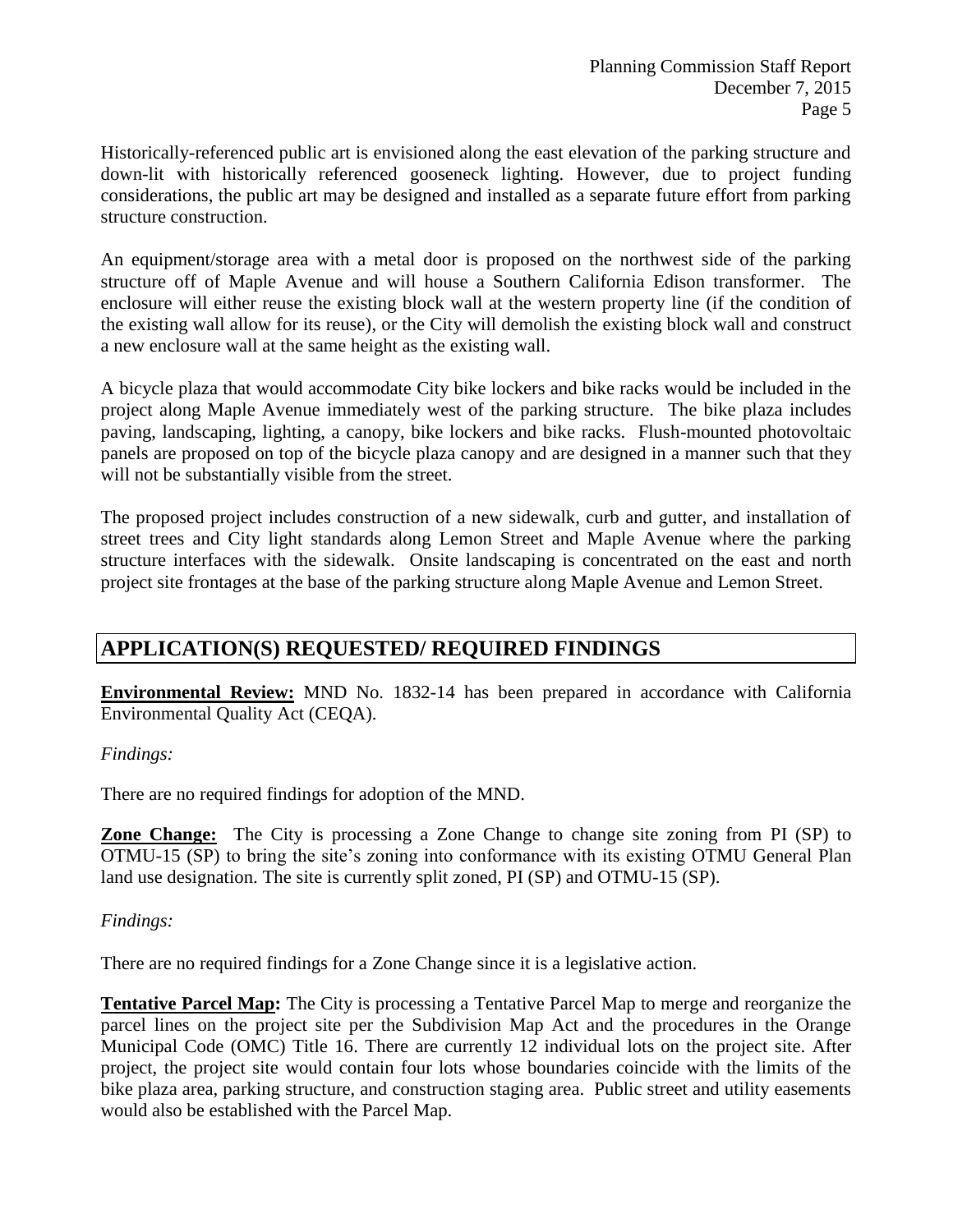#### *Required Findings:*

1. The proposed parcel map complies with all requirements of the Subdivision Map Act and Title 16 Subdivisions of the Orange Municipal Code, and all other resolutions and ordinances of this City, including, but not limited to, requirements concerning area, improvements and design, floodwater drainage control, appropriate improved public roads, sanitary disposal facilities, water supply availability, public safety facilities and environmental protection.

**Major Site Plan Review:** The City is processing a Major Site Plan Review application for the project. Major Site Plan Review is required because the project involves construction of a new structure greater than 10,000 square feet in size.

#### *Required Findings:*

- 1. The project design is compatible with surrounding development and neighborhoods.
- 2. The project conforms to City development standards and any applicable special design guidelines or specific plan requirements.
- 3. The project provides for safe and adequate vehicular and pedestrian circulation, both on- and off-site.
- 4. City services are available and adequate to serve the project.
- 5. The project has been designed to fully mitigate or substantially minimize adverse environmental effects.

**Design Review:** The City is processing a Design Review application for the architectural and landscape design for the project. Design review would apply because the project involves new development that requires Planning Commission/City Council approval.

#### *Required Findings:*

- 1. In the Old Towne Historic District, the proposed work conforms to the prescriptive standards and design criteria referenced and/or recommended by the Design Review Committee or other reviewing body for the project.
- 2. In any National Register Historic District, the proposed work complies with the Secretary of the Interior's standards and guidelines.
- 3. The project design upholds community aesthetics through the use of an internally consistent, integrated design theme and is consistent with all adopted specific plans, applicable design standards and their required findings.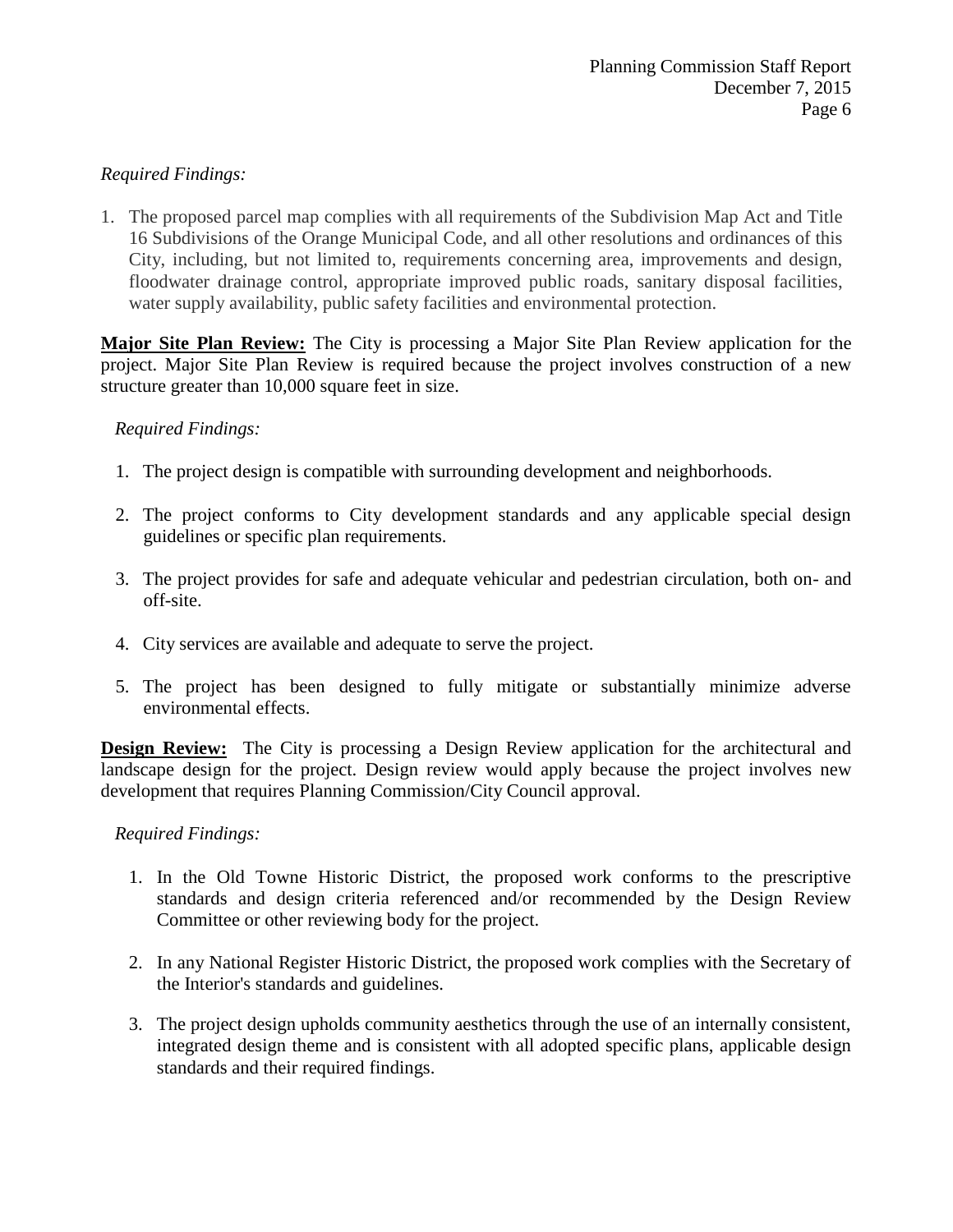4. For infill residential development, as specified in the City of Orange infill residential design guidelines, the new structure(s) or addition are compatible with the scale, massing, orientation, and articulation of the surrounding development and will preserve or enhance existing neighborhood character.

# **STATEMENT OF THE ISSUES**

#### **Issue 1: General Plan/Zoning consistency**

The site has an existing General Plan designation of OTMU, 6 to 15 dwelling units per acre, but is split-zoned PI (SP) and OTMU-15 (SP). The PI zoning district is not consistent with the OTMU existing General Plan land use designation. As such, the proposed Zone Change to OTMU-15 (SP) would correct a split zoning condition and would bring the site zoning into consistency with the City's General Plan. It should be noted that public parking is an allowed use in both the PI and OTMU-15 zoning districts per the Santa Fe Depot Specific Plan. Therefore, the zone change is not required in order to implement the project, but is rather proposed to clean-up the existing General Plan-zoning inconsistency on the site.

The General Plan designation allows for 6-15 dwelling units per acre and up to 1.0 Floor Area Ratio (FAR). The proposal does not propose housing units and parking structures are not counted toward FAR per OMC Section 17.04.025. Therefore, the proposal is consistent with the General Plan designation and the proposed zoning. Furthermore, the site is identified in the Santa Fe Depot Specific Plan as the site of a potential parking structure. Therefore, the use is consistent with the vision identified in the Depot Specific Plan.

#### *Resolution*

The proposed Zone Change would bring the site's zoning into consistency with its existing residential General Plan land use designation. The proposed zoning is also consistent with zoning found on properties in the surrounding area. Staff is recommending approval of the Zone Change.

#### **Issue 2: Design Compatibility with Old Towne and the Surrounding Area**

The parking structure has been designed to comply with the Secretary of the Interior's Standards for Treatment of Historic Properties, Old Towne Design Standards, Santa Fe Depot Specific Plan and Southwest Design Standards. These standards call for new development to be compatible with surrounding development and with the Old Towne historic district. To minimize the visual impact of the new structure, the parking structure was designed with two levels of below-ground parking, minimizing the above-ground portion of the structure and limiting structure height. By limiting the height to two stories (28 feet), the proposed structure is in keeping with the maximum height of other commercial, industrial, and institutional buildings of the historic district (which are generally one to two stories). Although the massing and scale will be greater than those small commercial and residential buildings immediately adjacent to the project site, there are examples of buildings within the historic district of similar or greater massing and scale that are similarly interspersed with small residential buildings. As such, the scale and design of the parking structure is consistent with the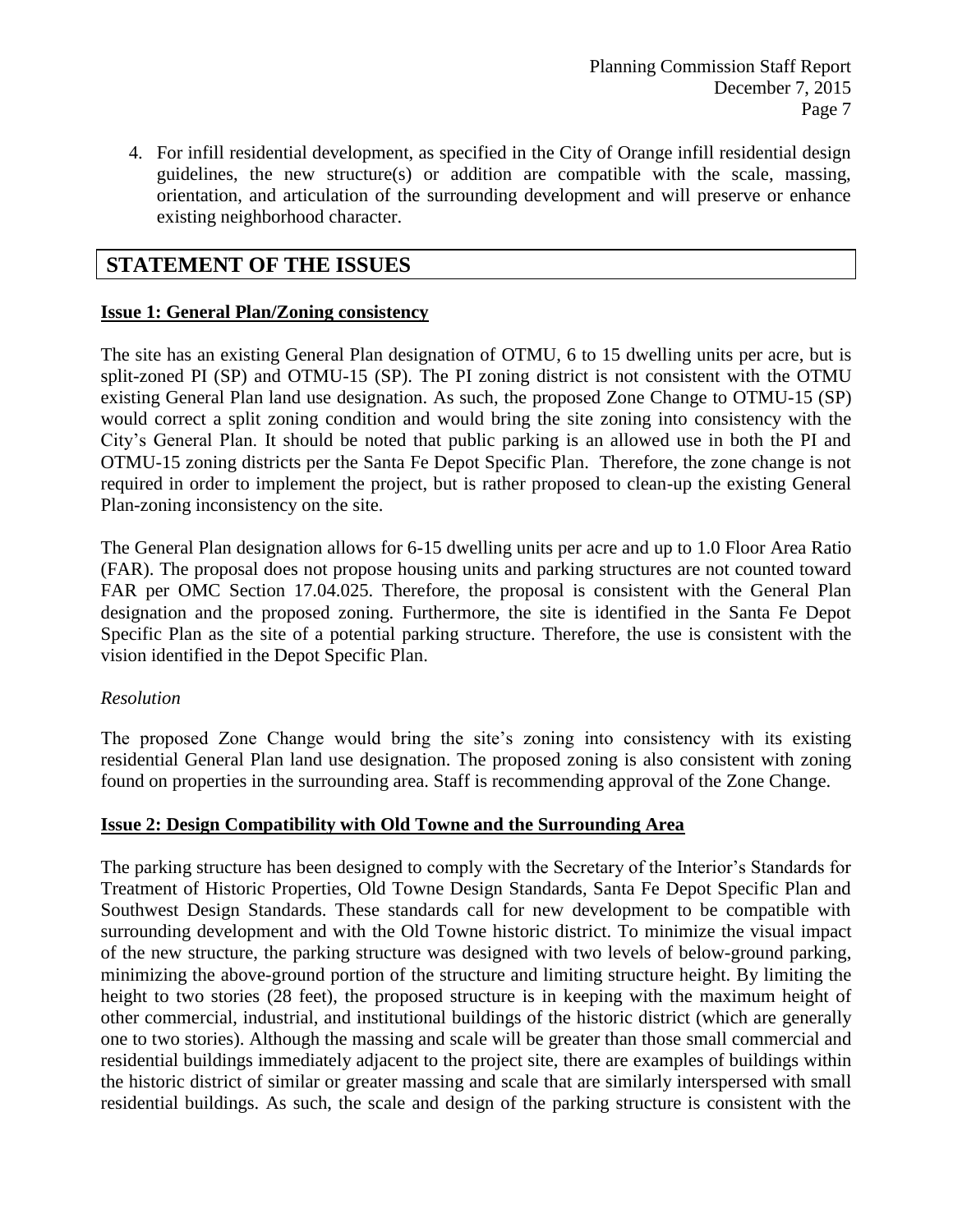pattern of mixed use development in Old Towne and references historic industrial buildings to ensure design compatibility.

In the development of the design for the parking structure, the design team surveyed buildings in the surrounding area to reference the materials and features of historic industrial and commercial buildings to ensure the design would draw from and be compatible with these buildings. As such, the proposed materials, colors and architectural elements (including the brick façade, structure openings, mullions, elevator towers, and the pilasters on all four elevations) create a structure with visual interest that is also compatible in scale and style with other large commercial and industrial buildings located within three blocks of the project site. For a detailed analysis of compatibility, please refer to the Historic Resources Technical Report included as part of Exhibit B to this staff report.

#### *Resolution*

The parking structure has been designed to be compatible with the surrounding area and the Old Towne historic district. The issue of compatibility was reviewed by the Design Review Committee and the State Historic Preservation Office (SHPO). The DRC recommended approval to the Planning Commission making the finding that the project conforms with the Old Towne Design Standards. Similarly, SHPO determined that the project was in conformance with the Secretary of Interior's Standards (refer to SHPO letter included as Attachment 11).

#### **Issue 3: Street Trees and Depot Specific Plan**

The project includes wider sidewalks, large street trees in large 7' x 7' tree wells and pedestrian and vehicular street lighting to enhance the streetscape on Lemon Street and Maple Avenue. Onsite landscaping is focused at the base of the structure along Lemon Street and Maple Avenue to soften the building foundation from the street.

The street tree species shown on the plans calls for the Lavender Trumpet Tree on Maple Avenue and Southern Magnolia on Lemon Street. Both species are listed in the existing STMP tree palette as options. (It should be noted that the Street Tree Master Plan is currently being updated and both trees are also in the *proposed* street tree palette.) However, the Depot Specific Plan Figure 5-5 calls for Sweet Gum (Liquid Amber) on Maple Avenue. Although this species (rotundiloba) is included in the Street Tree Master Plan tree palette, in recent years, the City has avoided planting new Liquid Amber trees due to the damage to City sidewalks this species' root system has caused. As such, staff intends to revise the Depot Specific Plan to change the tree species identified for Maple Avenue to be consistent with City Public Works policy. However, this revision has not yet occurred.

#### *Resolution*

Staff included as a DRC condition a requirement that staff bring forward for City Council consideration an amendment to the Depot Specific Plan to allow for the street tree species shown on the Parking Structure's landscape plan. The condition states that tree species installed on Lemon Street and Maple Avenue shall be consistent with the Depot Specific Plan as approved at the time of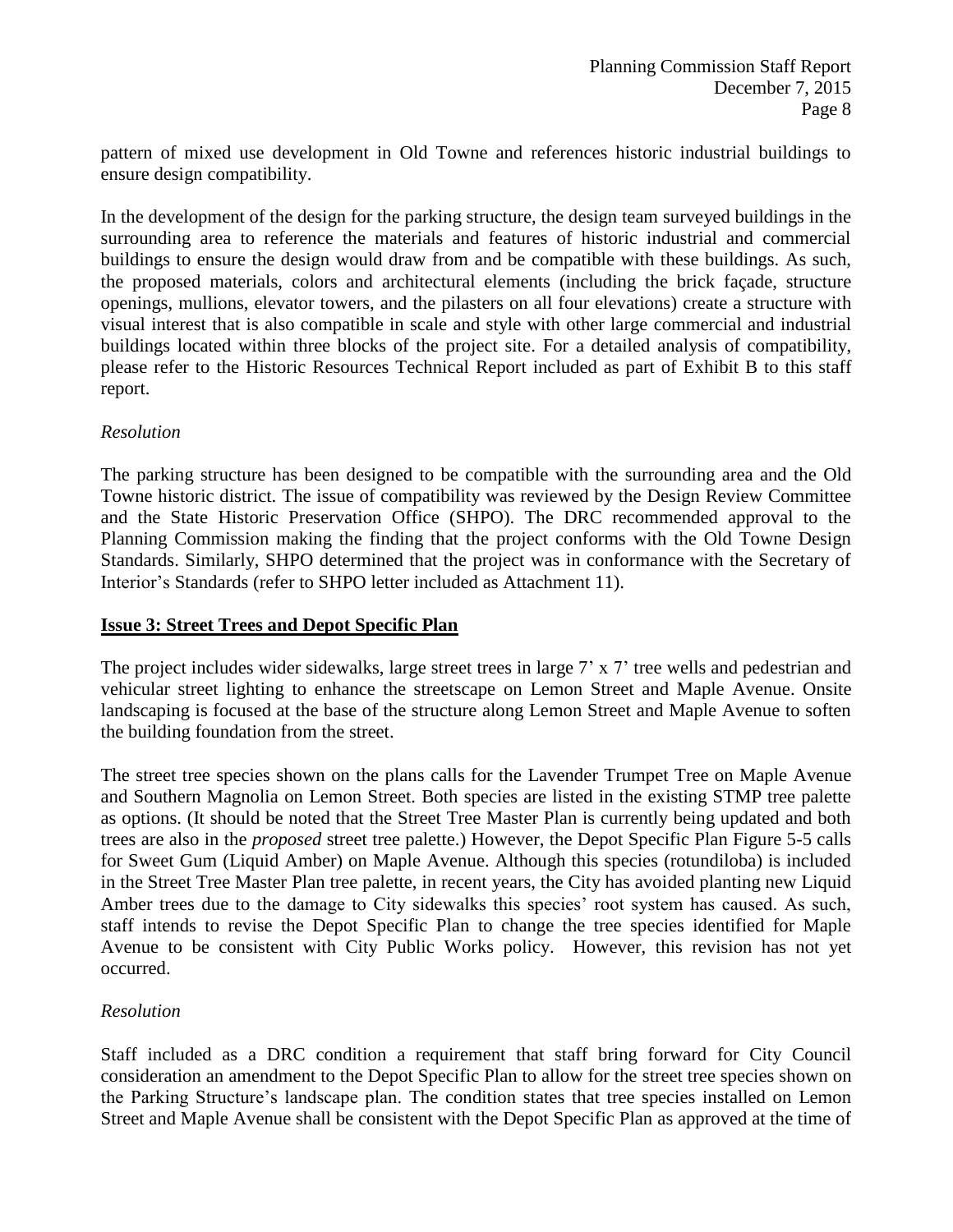tree installation. Therefore, regardless of the outcome of the Depot Specific Plan amendment, the street trees installed will comply with approved City standards and design guidelines.

#### **Issue 4: DRC Conditions**

DRC reviewed the project and recommended approval subject to certain conditions. In particular, the DRC added a condition requiring an additional ½ grate be added to the end of each tree well. The proposed street tree grates are 7' by 7'. As such, adding a  $\frac{1}{2}$  grate at each end would bring the tree grate size to 7' wide by 14' long. This additional length is intended to provide a larger growing area for the street trees. However, the additional length would also create a condition by which a large portion of the sidewalk area on Lemon Street and Maple Avenue would be covered by tree grates, with intermittent sections of sidewalk in between. From a visual standpoint, this may not be desirable. There is also a cost associated with requiring additional tree grates, which would be borne by the City.

There is also DRC condition requiring that any future public art go back to the DRC for approval. The project was originally envisioned with public art and gooseneck lighting on the east elevation. Initially, the design team envisioned the art as packing crate graphics using a mosaic tile or other similar material. However, there is no budget identified for the artwork. In addition, over the course of community meetings and DRC review, representatives of the Old Towne Preservation Association indicated that they were not in favor of the public art and thought it unnecessary. In addition, the DRC indicated in their deliberations that the public art could be a nice design element for the building, but questioned whether the artwork was the right concept and the right quality. Given these facts, staff determined that the public art concepts had not been developed in sufficient detail to respond to DRC's concerns and removed the public art from the Parking Structure's design elevations (leaving a note indicating possible locations for future public art). Instead, staff suggested a DRC condition requiring any future public art to return to the DRC for review. At the Planning Commission's discretion, the Planning Commission may recommend to the City Council removal of the public art component from the project, along with the DRC condition. Alternatively, Planning Commission may leave the condition as is and/or recommend the City move forward with further developing the public art concepts.

#### *Resolution*

The Planning Commission may make a recommendation as to the DRC's conditions. Ultimately, the Planning Commission's recommendation will be forwarded to the City Council for a final decision.

# **ENVIRONMENTAL REVIEW**

**Mitigated Negative Declaration:** An Initial Study/Mitigated Negative Declaration (MND) was prepared for the project. The MND concludes that the project will have less than significant impacts to the environment with the implementation of mitigation measures related to biological resources (potential for impacts to nesting birds during tree removal), cultural resources (potential for undocumented buried resources unearthed during excavation activities and construction-related impacts to adjacent historic buildings), noise/vibration (potential for construction-related noise and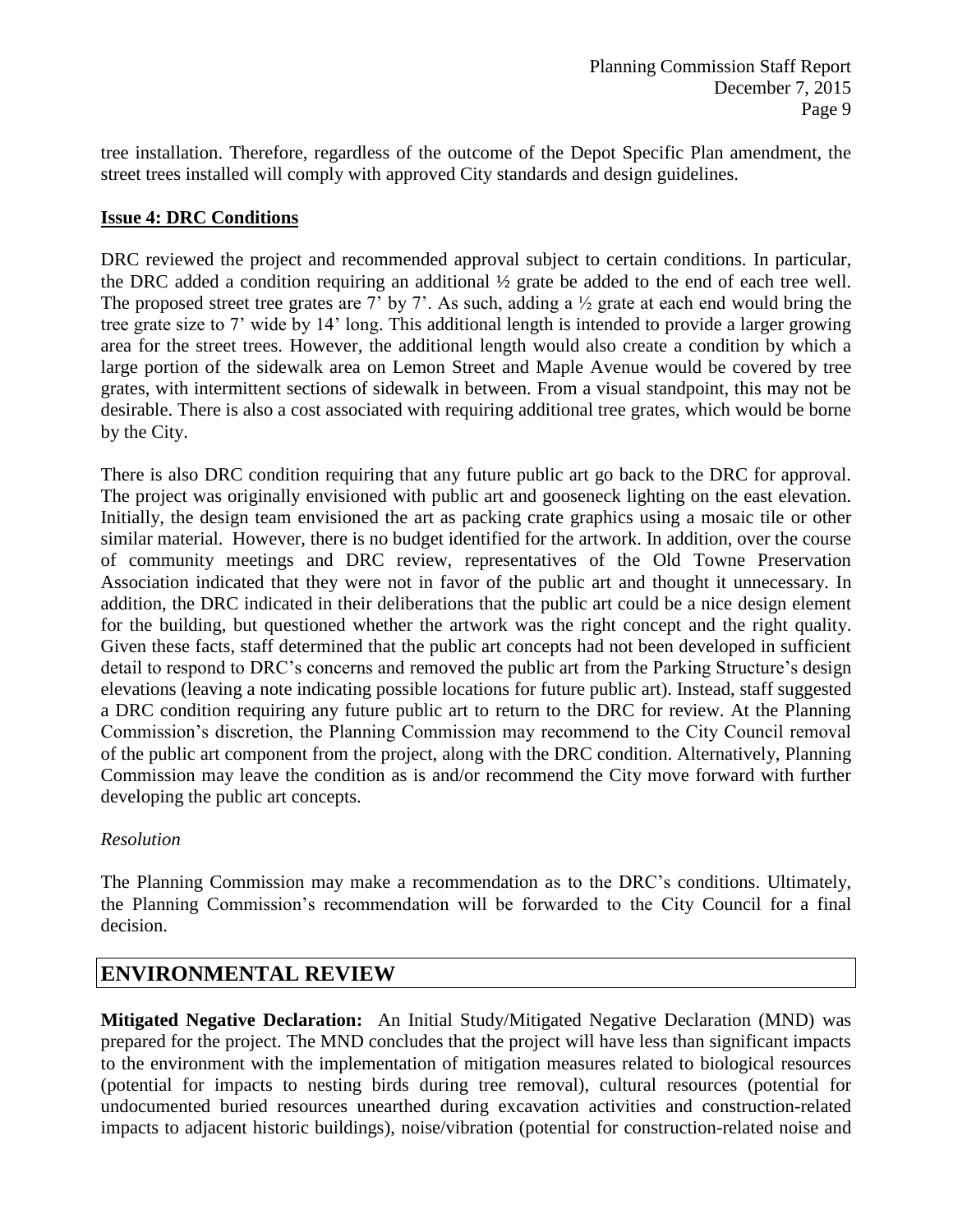vibration impacts to surrounding buildings), and traffic (potential for incremental increases in traffic at surrounding roadways and intersections). The MND, including a Mitigation Monitoring and Reporting Program, is included as part of Exhibit B to this report.

The 30-day public review period for the MND was held from June 10, 2015 through July 15, 2015. A Notice of Intent (NOI) was filed with the Orange County Clerk, posted onsite, mailed to property owners and tenants within 500 feet of the project site (as well as other individuals who expressed interest), and published in the local newspaper. The MND was made available online and posted at City Hall and the Orange Public Library and History Center for review.

During the comment period, 19 comments were received: two letters from State agencies, four comment cards (submitted at the July 8, 2015 Open House), 12 comments submitted online, and one verbal comment provided at the City's July 15, 2015 DRC meeting. The majority of community comments indicated support for the project and/or requested to be added to the project notification list. Other community comments indicated a desire for the project to be compatible with the historic district and commented on the brick palette, mass and height of the structure, elevator towers and proposed public art. One commenter who lives adjacent to the project site expressed concern about privacy, nuisance noise and lighting, existing homeless issues and the need for public restrooms at the parking structure. Comments and responses to comments are included as part of Exhibit B to this staff report.

# **ADVISORY BOARD RECOMMENDATION**

#### **Staff Review Committee:**

The City's SMART team (formerly SRC) reviewed the project on February 2, 2011 and December 14, 2011 for preliminary review. SMART recommended approval of the project subject to conditions on May 27, 2015.

#### **Design Review Committee:**

The project was reviewed by the DRC on March 20, 2013, July 15, 2015 and September 16, 2015 for preliminary review. The DRC recommended approval of the project subject to conditions on November 4, 2015 by a vote of three ayes and none opposed. The DRC conditions are included in the Planning Commission Resolution (Attachment 1). DRC staff report and meeting minutes are included as Attachments 3 through 10.

# **ATTACHMENTS/EXHIBITS**

#### Attachments to Report:

- 1. Planning Commission Resolution PC No. 40-15
- 2. Project Location Map
- 3. Minutes of the DRC Meeting, March 20, 2013
- 4. DRC Staff Report, March 20, 2013
- 5. Minutes of the Design Review Committee Meeting, July 15, 2015